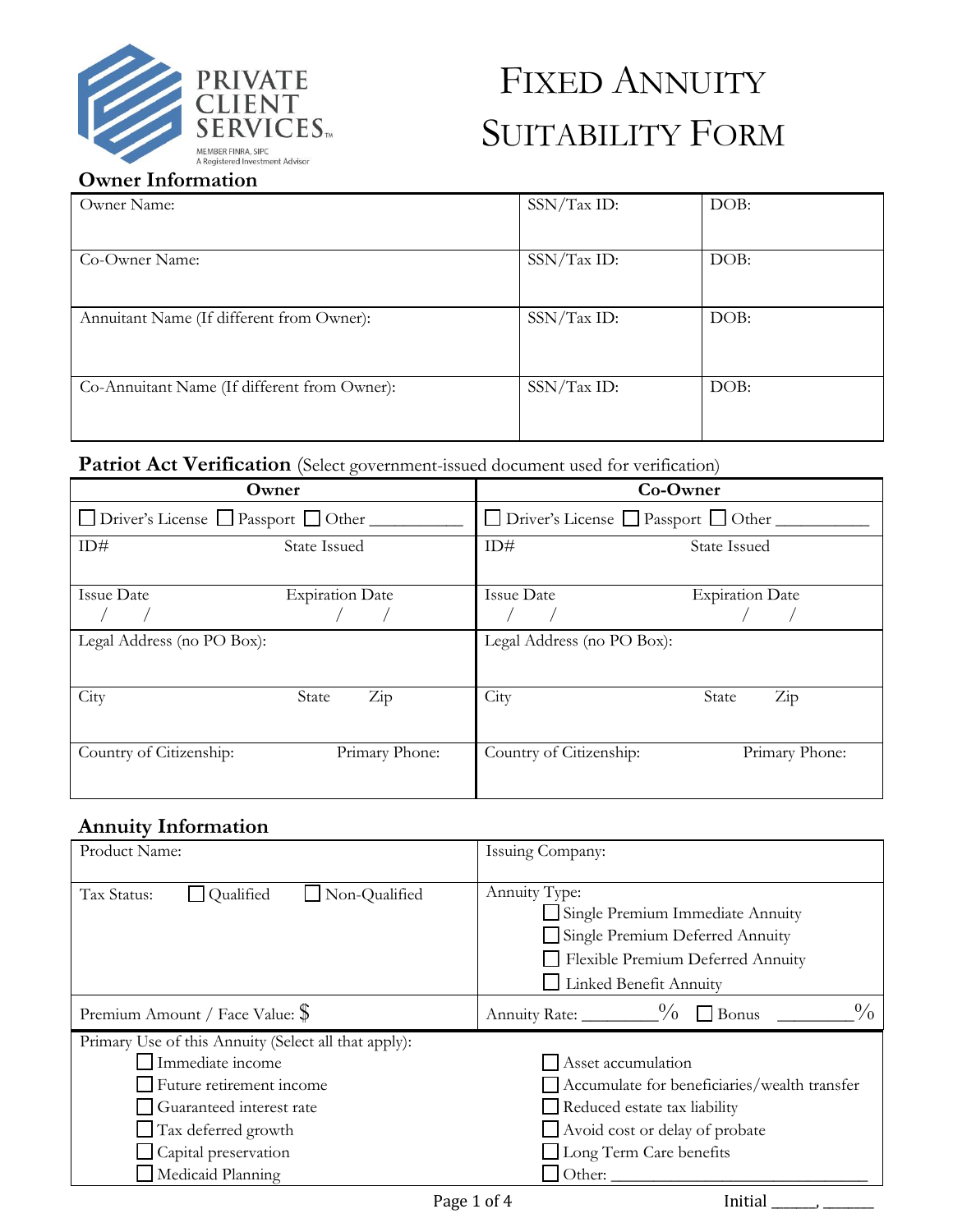#### **For fixed deferred annuities only**

| What is the intended life of the contract? (How many years will the contract be in force) _______ Years                                                                             |  |  |  |  |
|-------------------------------------------------------------------------------------------------------------------------------------------------------------------------------------|--|--|--|--|
| Does the product offer a window for surrender free withdrawals at the end of the rate guarantee period? $\Box$ Yes $\Box$ No<br>If yes, what is the window time frame? ______ Years |  |  |  |  |
| Surrender schedule:                                                                                                                                                                 |  |  |  |  |
| Year 1 ____% Year 2 ____% Year 3 ____% Year 4 ____% Year 5 ____% Year 6 ____% Year 7 ____%                                                                                          |  |  |  |  |
| Year 8 ____% Year 9 ____% Year 10 ____%                                                                                                                                             |  |  |  |  |
|                                                                                                                                                                                     |  |  |  |  |

## **For fixed immediate annuities only**

| If the Life Only option is selected for this annuity, do you acknowledge that you are aware that income payments will |
|-----------------------------------------------------------------------------------------------------------------------|
| stop upon the death of the annuitant(s)? Acknowledged $\Box$ Yes $\Box$ No                                            |
|                                                                                                                       |

Is there a period certain for this contract?  $\Box$  Yes  $\Box$  No If Yes, what is the number of years?  $\Box$ 

## **Suitability Information**

| Investment Experience(select all that apply): |                         | Please select your Federal Tax Bracket: |                         |
|-----------------------------------------------|-------------------------|-----------------------------------------|-------------------------|
| <b>Fixed Annuities</b>                        |                         | $0 - 15\%$                              |                         |
| Variable Annuities                            |                         | $16 - 25\%$                             |                         |
| Bonds (Debt)                                  |                         | $26 - 30\%$                             |                         |
| <b>Bank CDs</b>                               |                         | $31 - 35\%$                             |                         |
| None                                          |                         | $\sqrt{\frac{1}{100}}$ Over 35%         |                         |
| <b>Annual Income</b>                          | <b>Annual Expenses</b>  | Net Worth                               | <b>Liquid Net Worth</b> |
| $\Box$ \$0 - \$50,000                         | $$0 - $50,000$          | $$0 - $50,000$                          | $$0 - $50,000$          |
| $$50,001 - $100,000$                          | $$50,001 - $100,000$    | $$50,001 - $100,000$                    | $$50,001 - $100,000$    |
| $$100,001 - $250,000$                         | $$100,001 - $250,000$   | $$100,001 - $250,000$                   | $$100,001 - $250,000$   |
| $$250,001 - $500,000$                         | $$250,001 - $500,000$   | $$250,001 - $500,000$                   | $$250,001 - $500,000$   |
| $$500,001 - $1,000,000$                       | $$500,001 - $1,000,000$ | $$500,001 - $1,000,000$                 | $$500,001 - $1,000,000$ |
| > \$1,000,000                                 | > \$1,000,000           | > \$1,000,000                           | > \$1,000,000           |
| Source of funds                               |                         |                                         |                         |

| Please select the source of funding for this annuity purchase: |                               |                  |                |
|----------------------------------------------------------------|-------------------------------|------------------|----------------|
| $\Box$ Fixed Annuity                                           | $\Box$ Certificate of deposit | Variable Annuity | Life Insurance |
| Equity Indexed Annuity                                         | □ Checking / Savings          | Mutual funds     |                |
| $\Box$ Other:                                                  |                               |                  |                |

#### **Sales of existing investments**

Selling or surrendering existing investments to purchase a fixed annuity may involve surrender charges/fees and have significant tax implications. This section provides important disclosure information; please read it carefully.

Selling existing investments to provide the funds to purchase a fixed annuity may create capital gains or losses, and may involve transaction costs or other fees. You should carefully consider such costs and the tax issues around any potential sale before the assets are liquidated. **In particular, mutual funds, variable annuities and variable life insurance are products primarily designed to meet long-term investment goals and objectives and/or insurance needs, and can have significant expenses involved with their sale if you have owned them for only a short period of time.**  Only you can decide whether replacing your existing product is appropriate for your situation.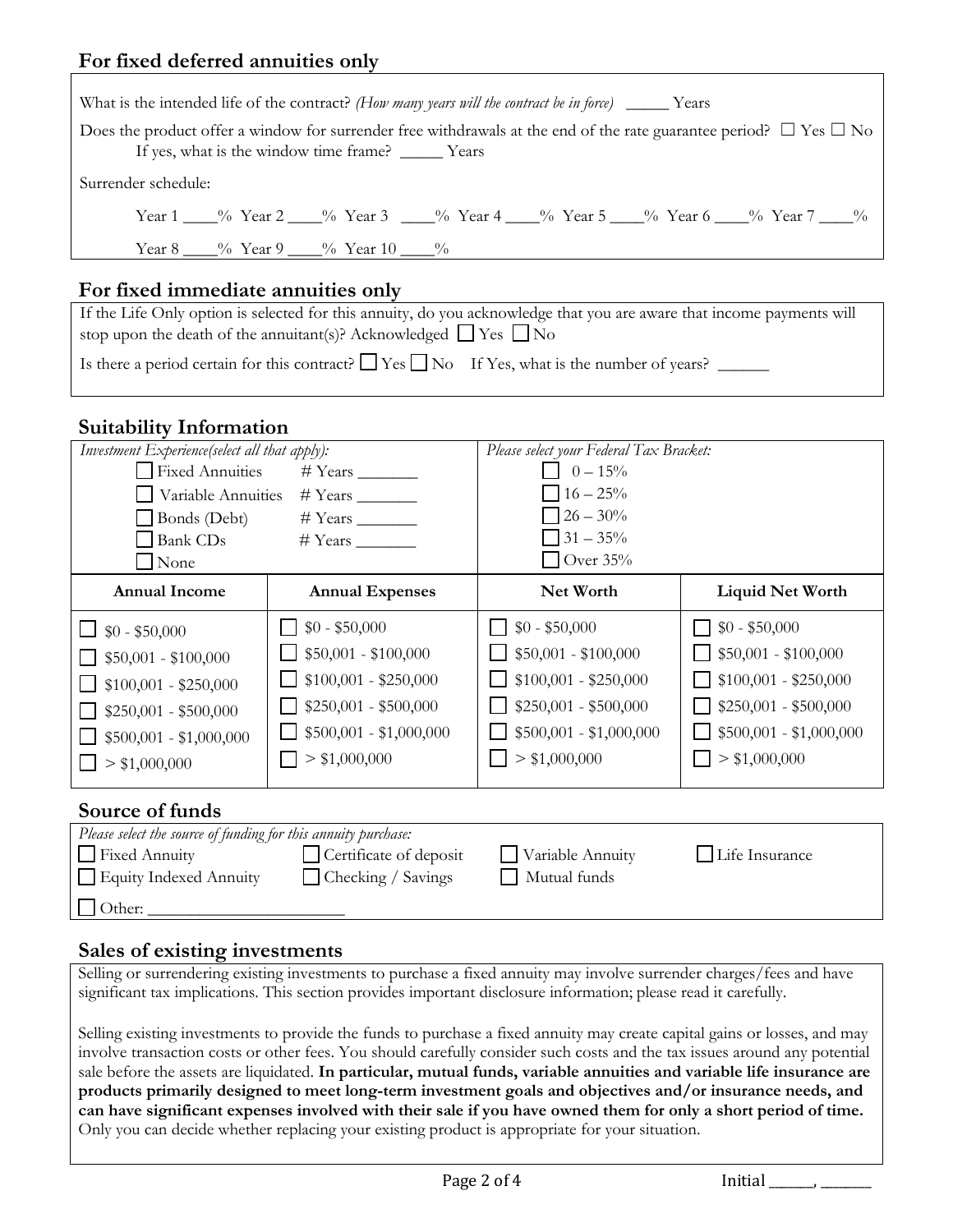## **Sales of existing investments (continued…)**

| <b>Select Product Type being liquidated</b>                                                                                                                                                                                                                                                                                                                                                                                                                       | Full or<br>Partial<br>Withdrawal | <b>Total Amount</b><br>Liquidated | Original<br>Purchase<br>Date | Total<br>Surrender<br>Charges /<br>Fees |
|-------------------------------------------------------------------------------------------------------------------------------------------------------------------------------------------------------------------------------------------------------------------------------------------------------------------------------------------------------------------------------------------------------------------------------------------------------------------|----------------------------------|-----------------------------------|------------------------------|-----------------------------------------|
| Retirement Plan<br>CD Prior to maturity<br>Life Insurance<br>Fixed / Index Annuity                                                                                                                                                                                                                                                                                                                                                                                | Full                             |                                   |                              |                                         |
| Mutual Fund<br>Variable Annuity / Life<br>Stocks/Bonds<br>$\Box$ Other:                                                                                                                                                                                                                                                                                                                                                                                           | Partial                          |                                   |                              |                                         |
| Retirement Plan<br>CD Prior to maturity                                                                                                                                                                                                                                                                                                                                                                                                                           |                                  |                                   |                              |                                         |
| Life Insurance<br>Fixed / Index Annuity                                                                                                                                                                                                                                                                                                                                                                                                                           | Full                             |                                   |                              |                                         |
| Mutual Fund<br>$\Box$ Variable Annuity / Life                                                                                                                                                                                                                                                                                                                                                                                                                     | Partial                          |                                   |                              |                                         |
| Stocks/Bonds<br>$\Box$ Other:                                                                                                                                                                                                                                                                                                                                                                                                                                     |                                  |                                   |                              |                                         |
| The product being exchanged was sold to me by the same advisor selling me this product. $\Box$ Yes $\Box$ No<br>Period of time old product held: _____ Years                                                                                                                                                                                                                                                                                                      |                                  |                                   |                              |                                         |
| $\Box$ If source of funds is a variable annuity / Variable Life contract surrender:                                                                                                                                                                                                                                                                                                                                                                               |                                  |                                   |                              |                                         |
| Is there a loss of Death Benefit? $\Box$ Yes $\Box$ No If yes, Amount of loss: $\$\$                                                                                                                                                                                                                                                                                                                                                                              |                                  |                                   |                              |                                         |
| Does the current Variable Annuity Contract have a Living Benefit rider? □ Yes □ No                                                                                                                                                                                                                                                                                                                                                                                |                                  |                                   |                              |                                         |
| If Yes, list rider name and indicate type: □ GMWB □ GMIB □ Other:                                                                                                                                                                                                                                                                                                                                                                                                 |                                  |                                   |                              |                                         |
| $\Box$ If source of funds is an existing insurance policy:<br>What is the minimum guarantee on the existing product? %<br>$\Box$ Yes $\Box$ No<br>Is the existing product a flexible premium annuity?<br>What is the minimum rate guarantee on the new product? $\%$<br>If the existing product is a Single Premium Deferred Annuity was a hypothetical illustration run comparing the<br>existing product to the new product? $\Box$ Yes $\Box$ No (Attach copy) |                                  |                                   |                              |                                         |
| Please check all applicable reason(s) for the decision to sell or exchange your existing investment(s):<br>□ Dissatisfaction with the existing product<br>□ Desired features not available with the existing product<br>Significant changes in life insurance needs, financial goals and/or investment objectives<br>Other                                                                                                                                        |                                  |                                   |                              |                                         |
| <b>Owner Attestation</b>                                                                                                                                                                                                                                                                                                                                                                                                                                          |                                  |                                   |                              |                                         |
| Do you believe this annuity will meet your insurance needs and objectives? $\Box$ Yes $\Box$ No                                                                                                                                                                                                                                                                                                                                                                   |                                  |                                   |                              |                                         |

- Do you understand and acknowledge that annuity contracts are long-term financial products? ☐ Yes ☐ No
- Have you been advised about current benefits and features of this annuity, including the free withdrawal provisions, income options and any applicable surrender charges?  $\Box$  Yes  $\Box$  No
- Did you discuss ways to access your money in this annuity?  $\square$  Yes  $\square$  No
- If this annuity does not have a return of premium feature, have you been advised that after the free look period expires, you cannot return the annuity for a refund without penalties?  $\Box$  Yes  $\Box$  No

The issuing insurance company and my Financial Advisor may rely on the information I have provided herein and it is true and accurate to the best of my knowledge. By signing below, I acknowledge that this annuity product I am applying for is a long-term contract with substantial penalties for early withdrawal. I acknowledge my agent has fully explained the surrender charges and surrender charge period and I have reviewed any applicable disclosure statement with my Financial Advisor in determining this annuity is suitable for my financial needs and objectives.